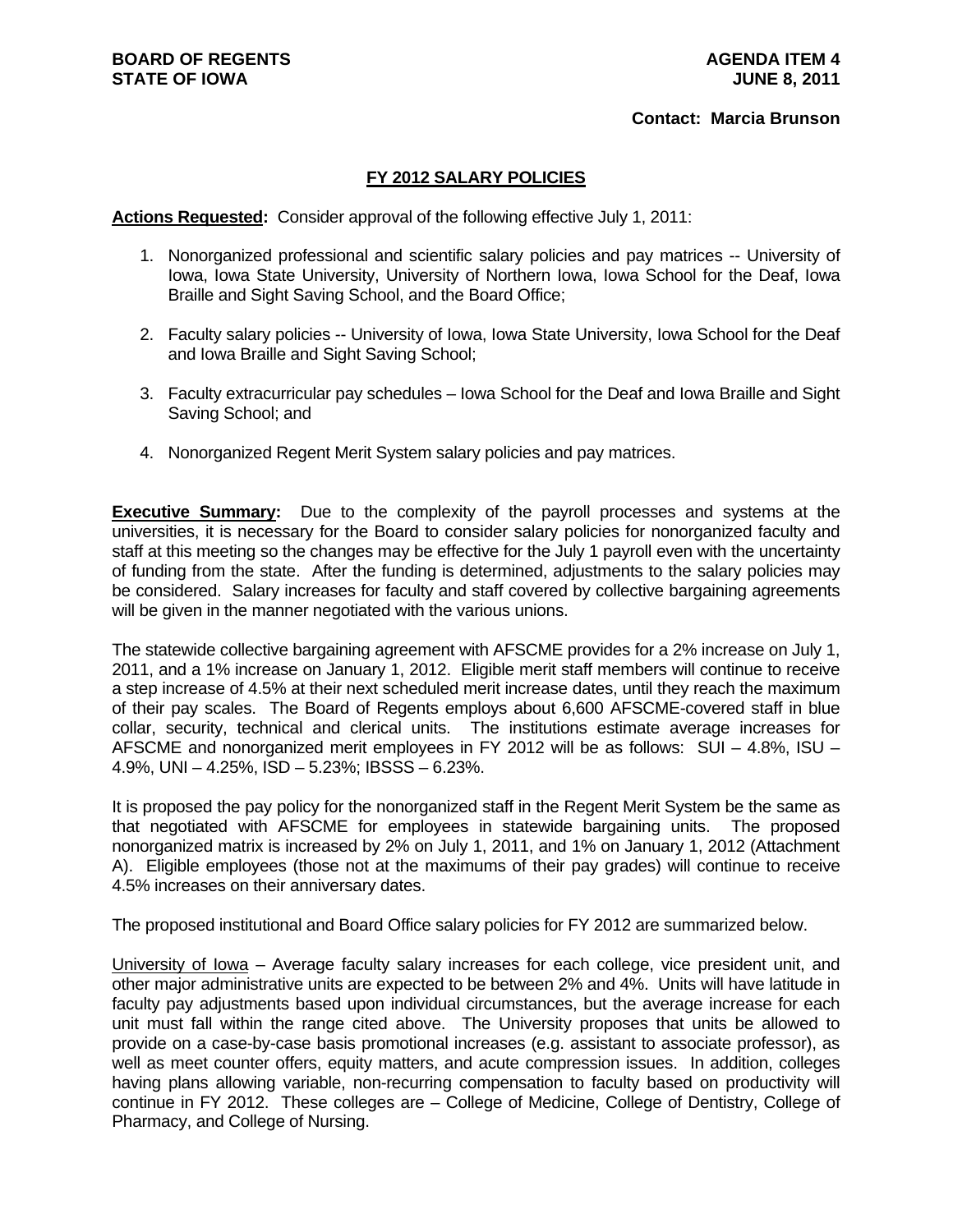Salary increases for nonorganized professional and scientific (P&S) staff will be based on merit, and it is anticipated increases will be between 2% and 4%. The proposed P&S matrix is not increased on the minimums and is increased by 2% on the maximums (see Attachment B).

Collective bargaining negotiations with SEIU for the tertiary care employees of the University Hospitals and Clinics resulted in a voluntary settlement for FY 2012 and FY 2013. Attachment C details the salary increases for FY 2012, the first year of the two-year agreement. The university estimates the average increase in salary and benefit costs in the SEIU unit to be 3.54% for FY 2012.

A voluntary agreement was reached with the organized graduate students (COGS) during collective bargaining for the two-year contract beginning July 1, 2011. Minimum salaries for the COGS unit will increase 2% on July 1, 2011. Details of the agreement with COGS regarding tuition scholarships may be found in Attachment D. The university estimates the cost of the agreement will be 2.48% for FY 2012.

Iowa State University – As part of the planning for the FY 2012 budget, Iowa State developed a salary policy for faculty, P&S staff, contract employees and post docs. The policy formalizes and clarifies many of the practices of the past several years. It defines reasons for annual salary adjustments, establishes an expectation for written documentation to support the rationale for salary adjustments and formalizes the development of planning parameters for salary adjustments as part of the budget development process.

For FY 2012 two parameters have been established. All faculty and non-contract staff with satisfactory performance will be awarded a minimum salary adjustment of 0.5%; increases beyond that will be determined by individual units, however, proposed increases that exceed 5.0% require administrative approval. Faculty who have been awarded tenure or promoted will all receive an additional salary increment to reflect that achievement. Overall the faculty and P&S staff salary base is expected to increase by approximately 3.0%.

The proposed pay matrix for P&S staff (Attachment E) is unchanged from FY 2011.

University of Northern Iowa – A voluntary agreement through collective bargaining was not reached with the organized faculty (UNI-United Faculty) requiring arbitration. The arbitrator awarded pay increases for the United Faculty of 2.25% on July 1, 2011, and an additional 1.25% increase on January 1, 2012. The university is proposing the same increases for P&S staff. The portion for across-the-board increases for staff with satisfactory or above performance and the amount for meritorious performance will be determined by the UNI Cabinet, taking into consideration the recommendation of the UNI P&S Council. The University proposes an adjustment of 1% at the minimums and 2% at the maximums for all eight pay grades of the P&S salary matrix for FY 2012 (Attachment F).

Iowa School for the Deaf – ISD's proposed FY 2012 faculty salary matrix remains unchanged from the FY 2011 matrix (Attachment G). Qualified faculty will continue to receive merit pay for sign language proficiency and professional certifications from the Council for Education of the Deaf [CED] and the American Speech-Language Hearing Association [ASHA]. These amounts are unchanged from FY 2011. Eligible faculty will receive a one-step increase and will also be provided increases for attainment of additional education. It is anticipated the average faculty increase will be approximately 0.9%. The proposed extra curricular pay schedule is unchanged from FY 2011 (Attachment H).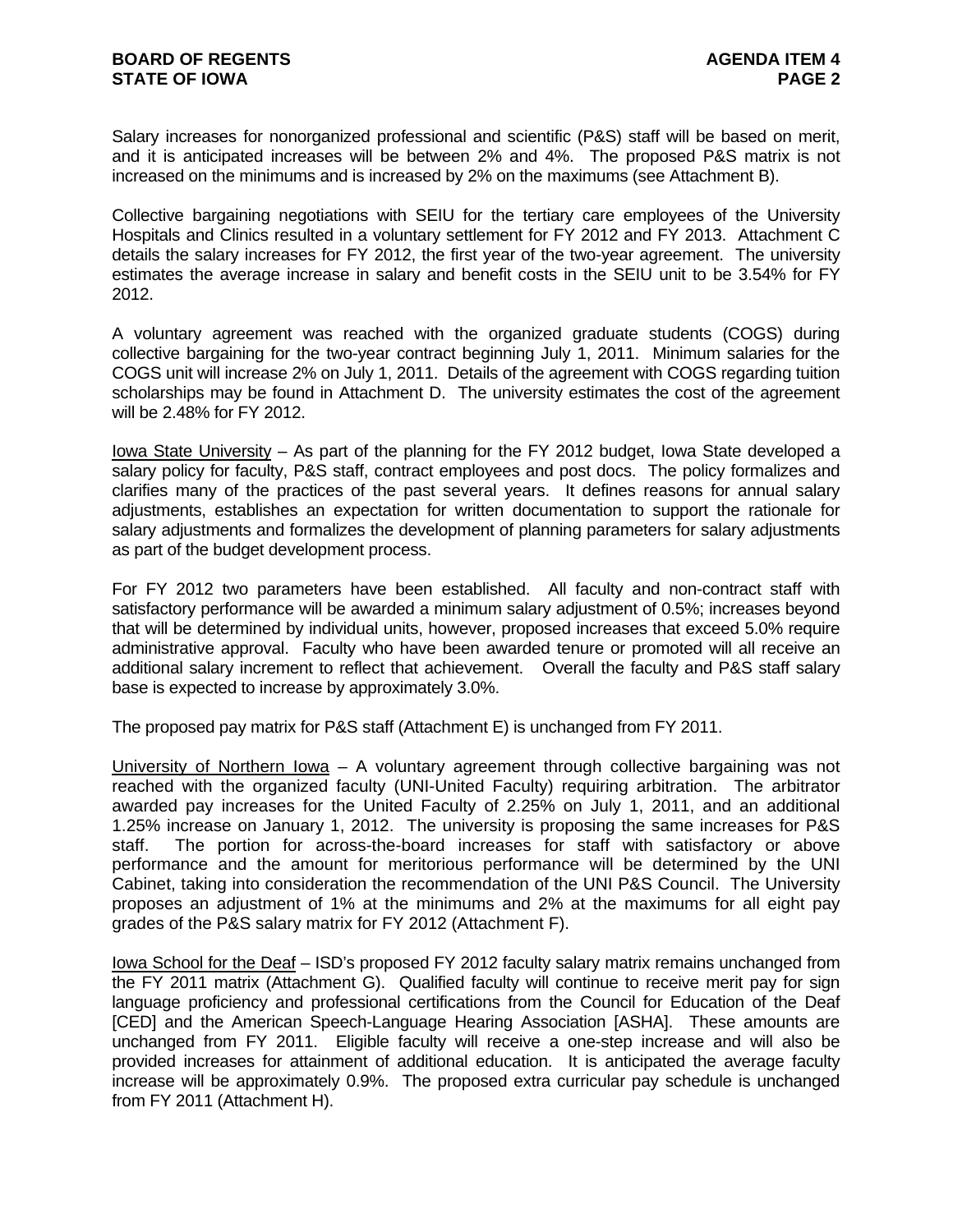ISD and IBSSS share a single P&S salary matrix (Attachment I). The proposed matrix is unchanged from FY 2011. ISD proposes no increase in P&S salaries. The salary policy allows for eligible P&S staff to receive merit pay for sign language proficiency at ISD. The amounts are based upon the employee's level of competency and are shown on the ISD faculty matrix. The amounts paid for sign language proficiency are unchanged from FY 2011. Iowa Braille and Sight Saving School – IBSSS proposes an increase of 1.5% to each cell of the faculty salary matrix for FY 2012 (Attachment J). Qualified faculty will continue to receive stipends for professional certification (Academy for Certification of Vision, Rehabilitation, and Education Professionals [ACVREP]. This amount is unchanged from FY 2011. Eligible faculty will receive a one-step increase and will also be provided increases for attainment of additional education. It is anticipated the average faculty increase will be 2.5%.

As noted above, ISD and IBSSS share a single P&S salary matrix (Attachment I). IBSSS is proposing 1.5% increases for P&S staff.

The extra-curricular pay scale for IBSSS is unchanged from FY 2011 (Attachment K).

Board Office – Proposed salary increases for Board Office employees, excluding the Executive Director, will be based on performance and will average approximately 3%. The proposed pay matrix is increased 2% at both the minimums and the maximums (Attachment L). The Executive Director's position is in grade 9, and the salary range for that grade is established by the legislature and has not been changed for a number of years.

H:\HR\Docket 2011\June 2011\0611\_ITEM04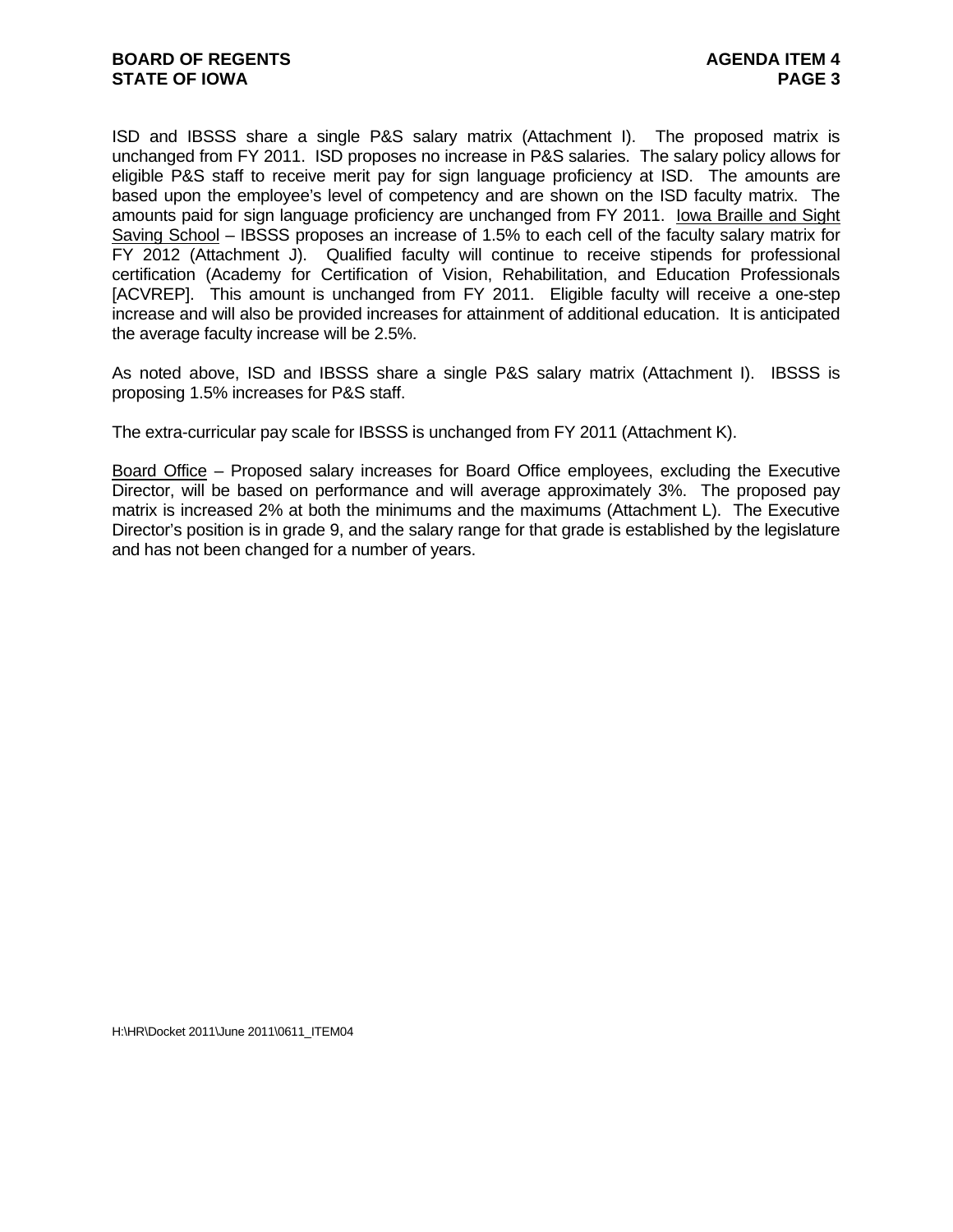# **Board of Regents, State of Iowa Regent Merit System Pay Plan July 1, 2011**

|                 | Pay          | 7/1/2011       | 7/1/2011       |  |  |  |
|-----------------|--------------|----------------|----------------|--|--|--|
| Grade           | <b>Basis</b> | <b>Minimum</b> | <b>Maximum</b> |  |  |  |
| 1               | Hourly       | 8.56           | 15.76          |  |  |  |
| $\overline{c}$  | Hourly       | 9.41           | 16.46          |  |  |  |
| $\overline{3}$  | Hourly       | 11.57          | 17.21          |  |  |  |
|                 | Semi-Monthly | 1,002.73       | 1,491.53       |  |  |  |
|                 | Monthly      | 2,005.47       | 2,983.07       |  |  |  |
|                 | Annual       | 24,065.60      | 35,796.80      |  |  |  |
| $\overline{4}$  | Hourly       | 12.10          | 17.98          |  |  |  |
|                 | Semi-Monthly | 1,048.67       | 1,558.27       |  |  |  |
|                 | Monthly      | 2,097.33       | 3,116.53       |  |  |  |
|                 | Annual       | 25,168.00      | 37,398.40      |  |  |  |
| 5               | Hourly       | 12.63          | 18.79          |  |  |  |
|                 | Semi-Monthly | 1,094.60       | 1,628.47       |  |  |  |
|                 | Monthly      | 2,189.20       | 3,256.93       |  |  |  |
|                 | Annual       | 26,270.40      | 39,083.20      |  |  |  |
| 6               | Hourly       | 13.21          | 19.64          |  |  |  |
|                 | Semi-Monthly | 1,144.87       | 1,702.13       |  |  |  |
|                 | Monthly      | 2,289.73       | 3,404.27       |  |  |  |
|                 | Annual       | 27,476.80      | 40,851.20      |  |  |  |
| 7               | Hourly       | 13.79          | 20.52          |  |  |  |
|                 | Semi-Monthly | 1,195.13       | 1,778.40       |  |  |  |
|                 | Monthly      | 2,390.27       | 3,556.80       |  |  |  |
|                 | Annual       | 28,683.20      | 42,681.60      |  |  |  |
| 8               | Hourly       | 14.41          | 21.45          |  |  |  |
|                 | Semi-Monthly | 1,248.87       | 1,859.00       |  |  |  |
|                 | Monthly      | 2,497.73       | 3,718.00       |  |  |  |
|                 | Annual       | 29,972.80      | 44,616.00      |  |  |  |
| $\overline{9}$  | Hourly       | 15.09          | 22.41          |  |  |  |
|                 | Semi-Monthly | 1,307.80       | 1,942.20       |  |  |  |
|                 | Monthly      | 2,615.60       | 3,884.40       |  |  |  |
|                 | Annual       | 31,387.20      | 46,612.80      |  |  |  |
| $\overline{10}$ | Hourly       | 15.75          | 23.42          |  |  |  |
|                 | Semi-Monthly | 1,365.00       | 2,029.73       |  |  |  |
|                 | Monthly      | 2,730.00       | 4,059.47       |  |  |  |
|                 | Annual       | 32,760.00      | 48,713.60      |  |  |  |
| 11              | Hourly       | 16.45          | 24.49          |  |  |  |
|                 | Semi-Monthly | 1,425.67       | 2,122.47       |  |  |  |
|                 | Monthly      | 2,851.33       | 4,244.93       |  |  |  |
|                 | Annual       | 34,216.00      | 50,939.20      |  |  |  |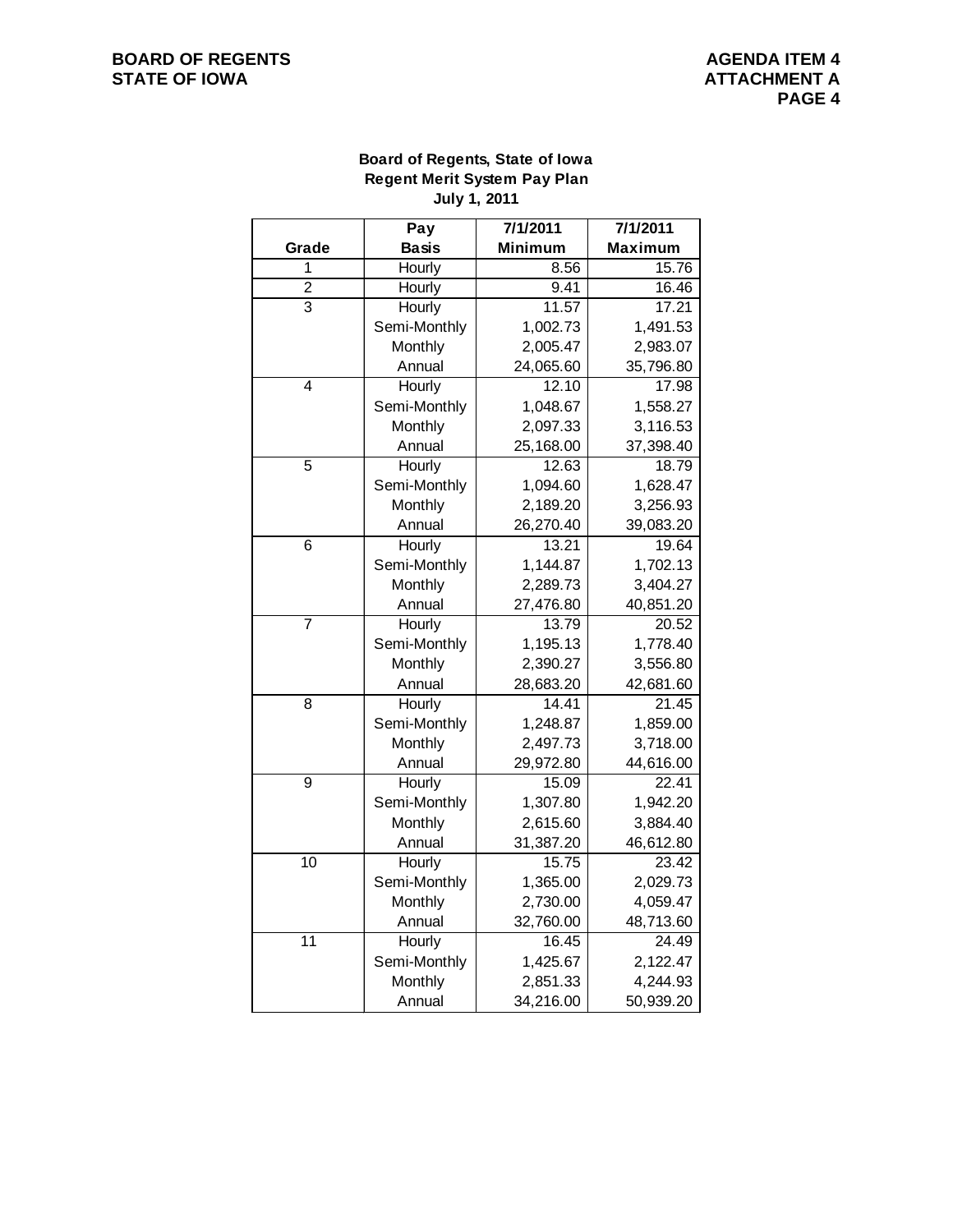# **Board of Regents, State of Iowa Regent Merit System Pay Plan July 1, 2011**

|                 | Pay          | 7/1/2011       | 7/1/2011       |
|-----------------|--------------|----------------|----------------|
| Grade           | <b>Basis</b> | <b>Minimum</b> | <b>Maximum</b> |
| 12              | Hourly       | 17.21          | 25.57          |
|                 | Semi-Monthly | 1,491.53       | 2,216.07       |
|                 | Monthly      | 2,983.07       | 4,432.13       |
|                 | Annual       | 35,796.80      | 53,185.60      |
| 13              | Hourly       | 17.96          | 26.71          |
|                 | Semi-Monthly | 1,556.53       | 2,314.87       |
|                 | Monthly      | 3,113.07       | 4,629.73       |
|                 | Annual       | 37,356.80      | 55,556.80      |
| 14              | Hourly       | 18.79          | 27.92          |
|                 | Semi-Monthly | 1,628.47       | 2,419.73       |
|                 | Monthly      | 3,256.93       | 4,839.47       |
|                 | Annual       | 39,083.20      | 58,073.60      |
| 15              | Hourly       | 19.62          | 29.18          |
|                 | Semi-Monthly | 1,700.40       | 2,528.93       |
|                 | Monthly      | 3,400.80       | 5,057.87       |
|                 | Annual       | 40,809.60      | 60,694.40      |
| $\overline{16}$ | Hourly       | 20.51          | 30.48          |
|                 | Semi-Monthly | 1,777.53       | 2,641.60       |
|                 | Monthly      | 3,555.07       | 5,283.20       |
|                 | Annual       | 42,660.80      | 63,398.40      |
| $\overline{17}$ | Hourly       | 21.44          | 31.88          |
|                 | Semi-Monthly | 1,858.13       | 2,762.93       |
|                 | Monthly      | 3,716.27       | 5,525.87       |
|                 | Annual       | 44,595.20      | 66,310.40      |
| 18              | Hourly       | 22.40          | 33.29          |
|                 | Semi-Monthly | 1,941.33       | 2,885.13       |
|                 | Monthly      | 3,882.67       | 5,770.27       |
|                 | Annual       | 46,592.00      | 69,243.20      |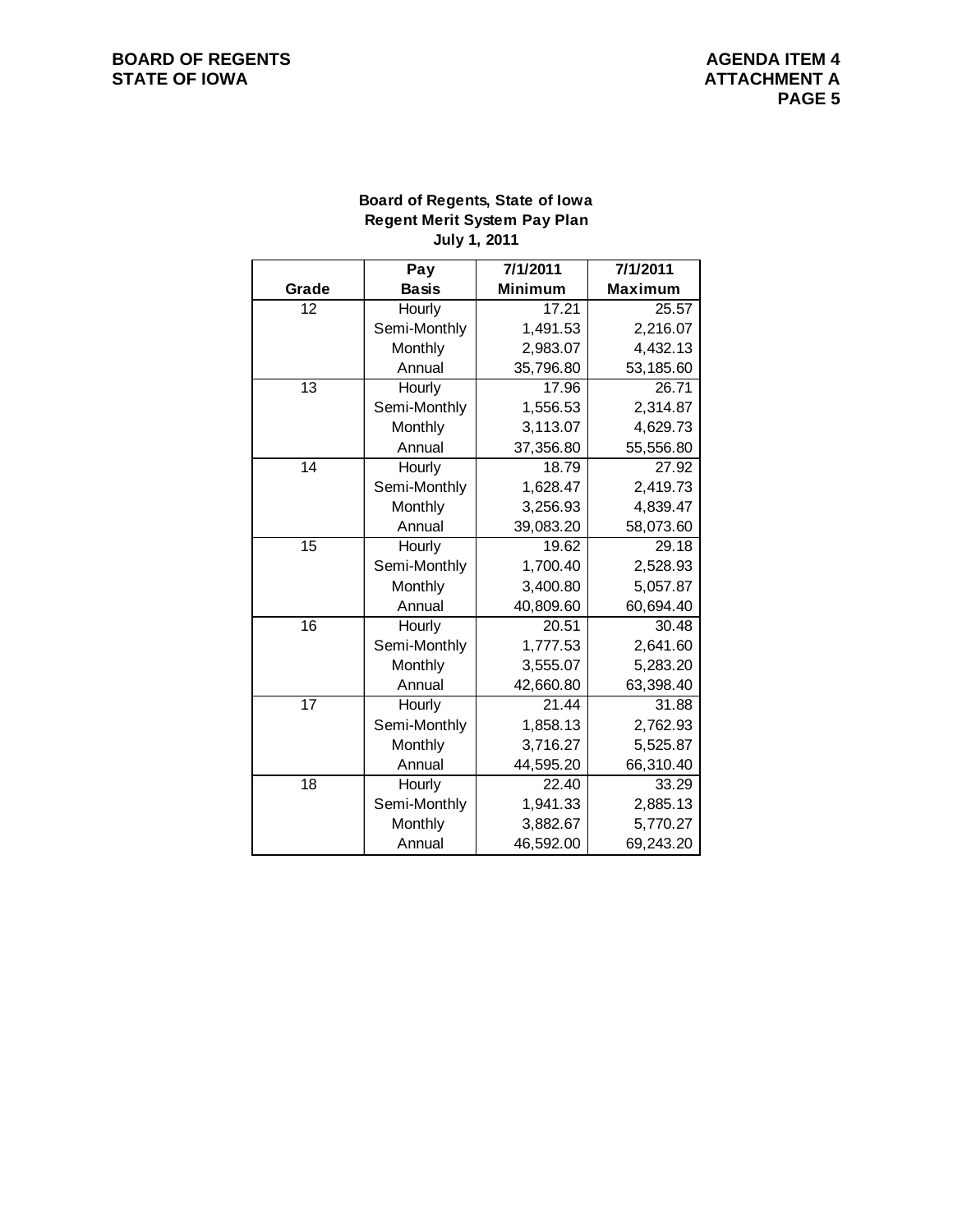# **Board of Regents, State of Iowa Regent Merit System Pay Plan January 1, 2012**

|                 | Pay          | 1/1/2012       | 1/1/2012       |  |  |
|-----------------|--------------|----------------|----------------|--|--|
| Grade           | <b>Basis</b> | <b>Minimum</b> | <b>Maximum</b> |  |  |
| 1               | Hourly       | 8.65           | 15.92          |  |  |
| $\overline{2}$  | Hourly       | 9.50           | 16.62          |  |  |
| $\overline{3}$  | Hourly       | 11.69          | 17.38          |  |  |
|                 | Semi-Monthly | 1,017.03       | 1,512.06       |  |  |
|                 | Monthly      | 2,034.06       | 3,024.12       |  |  |
|                 | Annual       | 24,408.72      | 36,289.44      |  |  |
| 4               | Hourly       | 12.22          | 18.16          |  |  |
|                 | Semi-Monthly | 1,063.14       | 1,579.92       |  |  |
|                 | Monthly      | 2,126.28       | 3,159.84       |  |  |
|                 | Annual       | 25,515.36      | 37,918.08      |  |  |
| 5               | Hourly       | 12.76          | 18.98          |  |  |
|                 | Semi-Monthly | 1,110.12       | 1,651.26       |  |  |
|                 | Monthly      | 2,220.24       | 3,302.52       |  |  |
|                 | Annual       | 26,642.88      | 39,630.24      |  |  |
| 6               | Hourly       | 13.34          | 19.84          |  |  |
|                 | Semi-Monthly | 1,160.58       | 1,726.08       |  |  |
|                 | Monthly      | 2,321.16       | 3,452.16       |  |  |
|                 | Annual       | 27,853.92      | 41,425.92      |  |  |
| $\overline{7}$  | Hourly       | 13.93          | 20.73          |  |  |
|                 | Semi-Monthly | 1,211.91       | 1,803.51       |  |  |
|                 | Monthly      | 2,423.82       | 3,607.02       |  |  |
|                 | Annual       | 29,085.84      | 43,284.24      |  |  |
| 8               | Hourly       | 14.55          | 21.66          |  |  |
|                 | Semi-Monthly | 1,265.85       | 1,884.42       |  |  |
|                 | Monthly      | 2,531.70       | 3,768.84       |  |  |
|                 | Annual       | 30,380.40      | 45,226.08      |  |  |
| $\overline{9}$  | Hourly       | 15.24          | 22.63          |  |  |
|                 | Semi-Monthly | 1,325.88       | 1,968.81       |  |  |
|                 | Monthly      | 2,651.76       | 3,937.62       |  |  |
|                 | Annual       | 31,821.12      | 47,251.44      |  |  |
| 10              | Hourly       | 15.91          | 23.65          |  |  |
|                 | Semi-Monthly | 1,384.17       | 2,057.55       |  |  |
|                 | Monthly      | 2,768.34       | 4,115.10       |  |  |
|                 | Annual       | 33,220.08      | 49,381.20      |  |  |
| $\overline{11}$ | Hourly       | 16.61          | 24.73          |  |  |
|                 | Semi-Monthly | 1,445.07       | 2,151.51       |  |  |
|                 | Monthly      | 2,890.14       | 4,303.02       |  |  |
|                 | Annual       | 34,681.68      | 51,636.24      |  |  |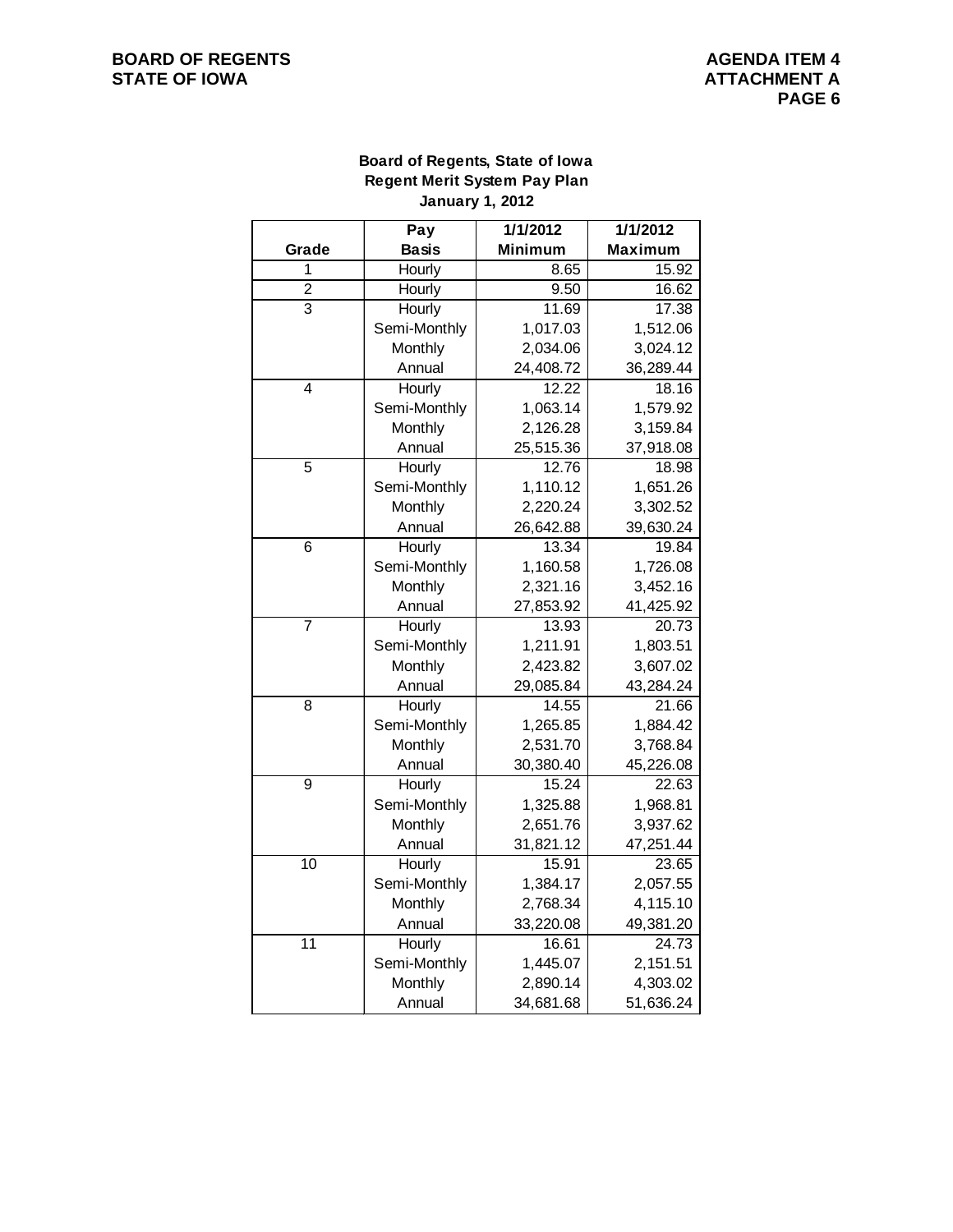# **Board of Regents, State of Iowa Regent Merit System Pay Plan January 1, 2012**

|                 | Pay          | 1/1/2012       | 1/1/2012       |
|-----------------|--------------|----------------|----------------|
| Grade           | <b>Basis</b> | <b>Minimum</b> | <b>Maximum</b> |
| 12              | Hourly       | 17.38          | 25.83          |
|                 | Semi-Monthly | 1,512.06       | 2,247.21       |
|                 | Monthly      | 3,024.12       | 4,494.42       |
|                 | Annual       | 36,289.44      | 53,933.04      |
| $\overline{13}$ | Hourly       | 18.14          | 26.98          |
|                 | Semi-Monthly | 1,578.18       | 2,347.26       |
|                 | Monthly      | 3,156.36       | 4,694.52       |
|                 | Annual       | 37,876.32      | 56,334.24      |
| 14              | Hourly       | 18.98          | 28.20          |
|                 | Semi-Monthly | 1,651.26       | 2,453.40       |
|                 | Monthly      | 3,302.52       | 4,906.80       |
|                 | Annual       | 39,630.24      | 58,881.60      |
| $\overline{15}$ | Hourly       | 19.82          | 29.47          |
|                 | Semi-Monthly | 1,724.34       | 2,563.89       |
|                 | Monthly      | 3,448.68       | 5,127.78       |
|                 | Annual       | 41,384.16      | 61,533.36      |
| 16              | Hourly       | 20.72          | 30.78          |
|                 | Semi-Monthly | 1,802.64       | 2,677.86       |
|                 | Monthly      | 3,605.28       | 5,355.72       |
|                 | Annual       | 43,263.36      | 64,268.64      |
| $\overline{17}$ | Hourly       | 21.65          | 32.20          |
|                 | Semi-Monthly | 1,883.55       | 2,801.40       |
|                 | Monthly      | 3,767.10       | 5,602.80       |
|                 | Annual       | 45,205.20      | 67,233.60      |
| 18              | Hourly       | 22.62          | 33.62          |
|                 | Semi-Monthly | 1,967.94       | 2,924.94       |
|                 | Monthly      | 3,935.88       | 5,849.88       |
|                 | Annual       | 47,230.56      | 70,198.56      |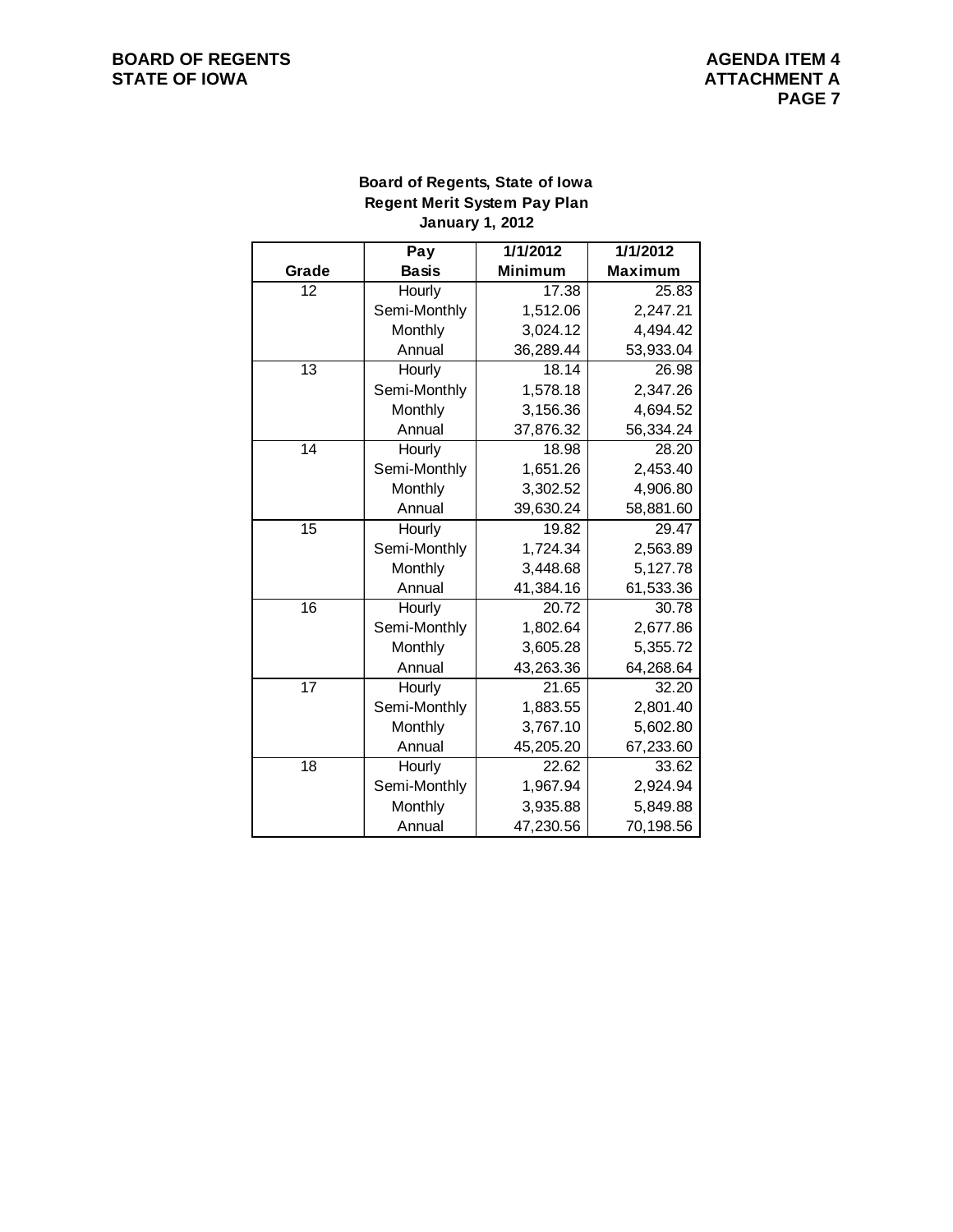| Grade                   | Minimum  | <b>1st Quartile</b> | <b>Midpoint</b> | <b>Third Quartile</b> | <b>Maximum</b> |
|-------------------------|----------|---------------------|-----------------|-----------------------|----------------|
| 1                       | \$21,684 | \$27,456            | \$33,228        | \$38,999              | \$44,771       |
| $\overline{c}$          | \$23,456 | \$29,707            | \$35,957        | \$42,208              | \$48,458       |
| $\mathbf{3}$            | \$25,373 | \$32,136            | \$38,899        | \$45,662              | \$52,425       |
| $\overline{\mathbf{4}}$ | \$27,459 | \$34,778            | \$42,096        | \$49,415              | \$56,733       |
| $\,$ 5 $\,$             | \$29,716 | \$37,709            | \$45,701        | \$53,694              | \$61,686       |
| $\,6$                   | \$32,157 | \$40,799            | \$49,441        | \$58,082              | \$66,724       |
| $\overline{7}$          | \$34,782 | \$44,053            | \$53,323        | \$62,594              | \$71,864       |
| 8                       | \$37,624 | \$47,655            | \$57,686        | \$67,717              | \$77,748       |
| 9                       | \$40,708 | \$51,560            | \$62,412        | \$73,264              | \$84,116       |
| 10                      | \$44,037 | \$55,782            | \$67,526        | \$79,271              | \$91,015       |
| 11                      | \$47,652 | \$60,356            | \$73,060        | \$85,764              | \$98,468       |
| 12                      | \$51,565 | \$65,309            | \$79,053        | \$92,796              | \$106,540      |
| 13                      | \$55,767 | \$70,642            | \$85,516        | \$100,391             | \$115,265      |
| 14                      | \$60,347 | \$76,439            | \$92,531        | \$108,622             | \$124,714      |
| 15                      | \$65,288 | \$82,699            | \$100,110       | \$117,521             | \$134,932      |
| 16                      | \$70,627 | \$89,473            | \$108,319       | \$127,164             | \$146,010      |
| 17                      | \$76,424 | \$96,804            | \$117,184       | \$137,564             | \$157,944      |
| 18                      | \$82,693 | ***                 | $***$           | $***$                 | <b>OPEN</b>    |

#### **University of Iowa Professional and Scientific Salary Schedule FY 2012**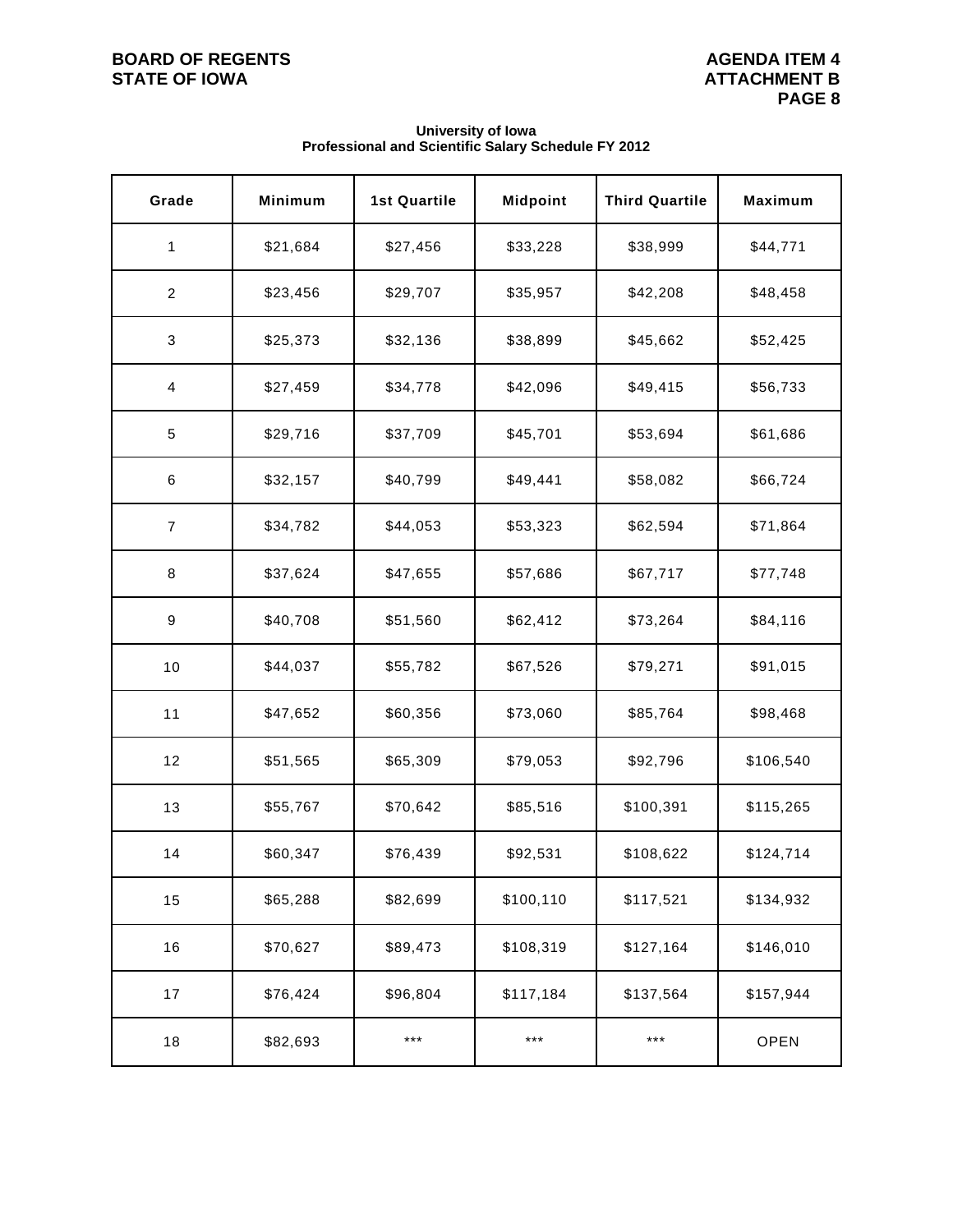# **University of Iowa Tertiary Health Care Bargaining Unit – SEIU**

The collective bargaining agreement contains the following salary provisions:

- 1. Bargaining unit employees employed on April 30, 2011 will receive a three percent (3%) salary increase on the employee's base salary effective July 1, 2011.
- 2. Staff members employed in the Staff Nurse classification in the Department of Nursing and assigned to units that require twenty-four (24) hour staffing on site, seven (7) days a week, as well as those nurses assigned to the Main Operating Room and the Post Anesthesia Care Unit (PACU), will continue to receive an additional differential of \$1,000 per year, based upon a full time equivalent. Staff employed less than full time will receive a prorated differential. Nurses who transfer out of the Department of Nursing units receiving the differential will have the amount removed from their base salary upon transfer.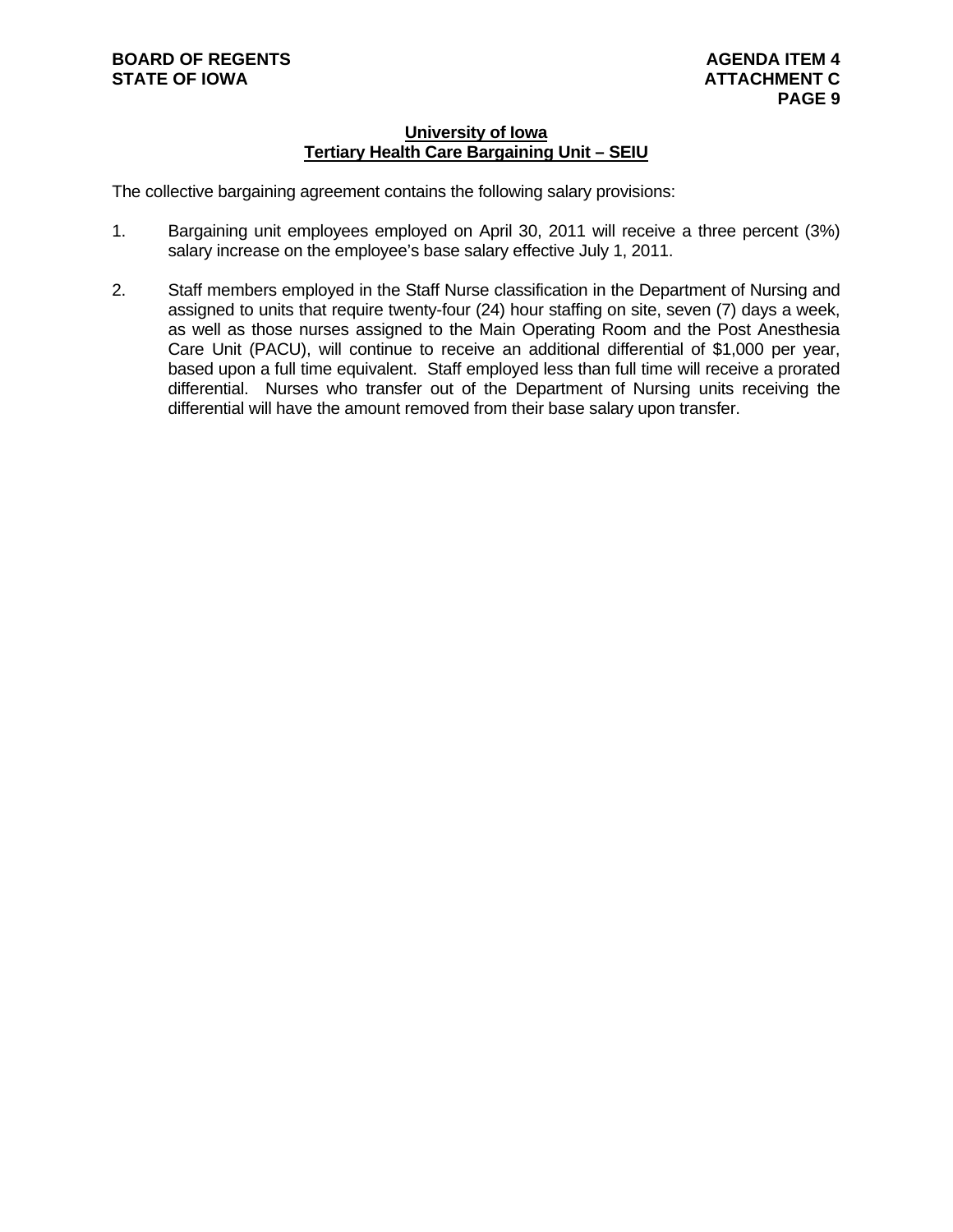# **University of Iowa Graduate Assistants – COGS**

The minimum salaries for Graduate Assistants, both Teaching Assistants and Research Assistants under the collective bargaining agreement between the Board of Regents and UE Local 896/COGS will increase two percent on July 1, 2011:

| Academic Year (50% Appointment): | \$16,908 |
|----------------------------------|----------|
| Fiscal Year (50% Appointment):   | \$20,664 |

Returning bargaining unit employees will receive a minimum salary increase of:

| Academic Year (50% Appointment): | \$333 |
|----------------------------------|-------|
| Fiscal Year (50% Appointment):   | \$406 |

Appointments at a different percent time will receive no less than the prorated minimum salary rate.

Fiscal year appointments are effective July 1, 2011. Academic year appointments are effective with the start of the fall term, typically one week prior to the starting of classes or August 15, 2011. Summer Session Teaching Assistant appointments are based upon the prior academic year salary.

The minimum tuition scholarship provided to all bargaining unit graduate teaching and research assistants appointed for a total of 25% or more for the entire semester, academic year or fiscal year, will be one hundred percent (100%) of the resident tuition rate for the Graduate College/Liberal Arts and Sciences. For FY 12, the minimum scholarship will be \$3807.00 for each semester, fall and spring, based upon full time enrollment (nine semester hours or more). The minimum tuition scholarship is prorated for a lesser number of credit hours enrolled.

Payment of tuition scholarship for graduate assistants appointed on the General Education Fund (GEF) will be coordinated by the Graduate College. Payment of tuition scholarship from other sources of funds (all non-GEF) will be budgeted through the appointing source.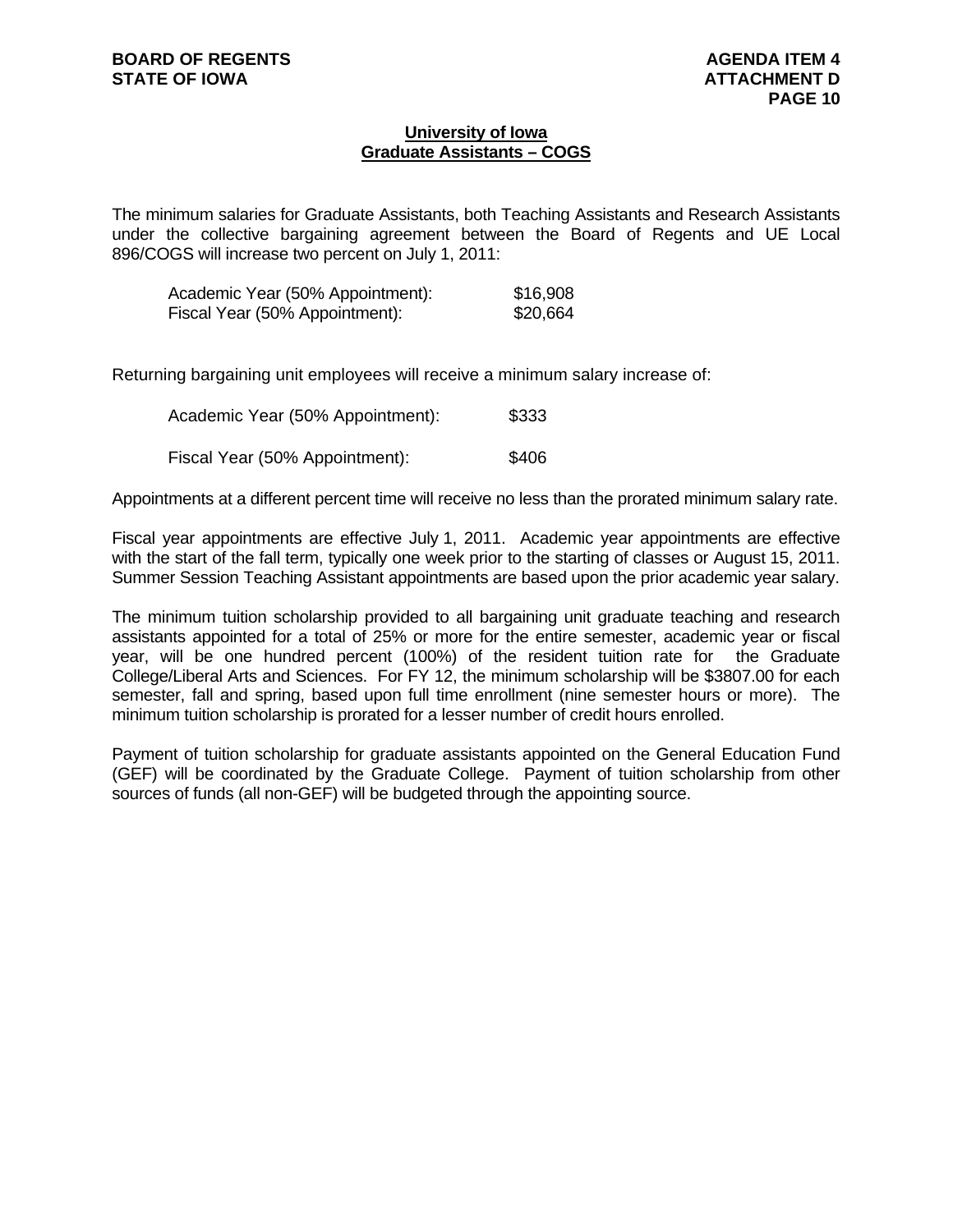# IOWA STATE UNIVERSITY PROFESSIONAL AND SCIENTIFIC SALARY SCHEDULE FY 2012

| Grade | Minimum      | 1st Third     | Midpoint      |     | Maximum | Spread |
|-------|--------------|---------------|---------------|-----|---------|--------|
| 41    | \$<br>93,500 | \$<br>118,418 | \$<br>131,000 | N/A |         |        |
| 40    | \$<br>81,800 | \$<br>103,600 | \$<br>114,500 |     | N/A     |        |
| 39    | \$<br>71,800 | \$<br>94,537  | \$<br>105,905 | \$  | 140,010 | 95%    |
| 38    | \$<br>64,154 | \$<br>82,331  | \$<br>91,420  | \$  | 118,686 | 85%    |
| 37    | \$<br>56,196 | \$<br>72,119  | \$<br>80,080  | \$  | 103,964 | 85%    |
| 36    | \$<br>51,088 | \$<br>65,563  | \$<br>72,800  | \$  | 94,512  | 85%    |
| 35    | \$<br>44,800 | \$<br>57,493  | \$<br>63,840  | \$  | 82,880  | 85%    |
| 34    | \$<br>39,474 | \$<br>50,658  | \$<br>56,250  | \$  | 73,026  | 85%    |
| 33    | \$<br>37,113 | \$<br>46,391  | \$<br>51,030  | \$  | 64,947  | 75%    |
| 32    | \$<br>33,676 | \$<br>42,095  | \$<br>46,305  | \$  | 58,934  | 75%    |
| 31    | \$<br>30,622 | \$<br>37,767  | \$<br>41,340  | \$  | 52,058  | 70%    |
| 30    | \$<br>28,257 | \$<br>34,379  | \$<br>37,440  | \$  | 46,623  | 65%    |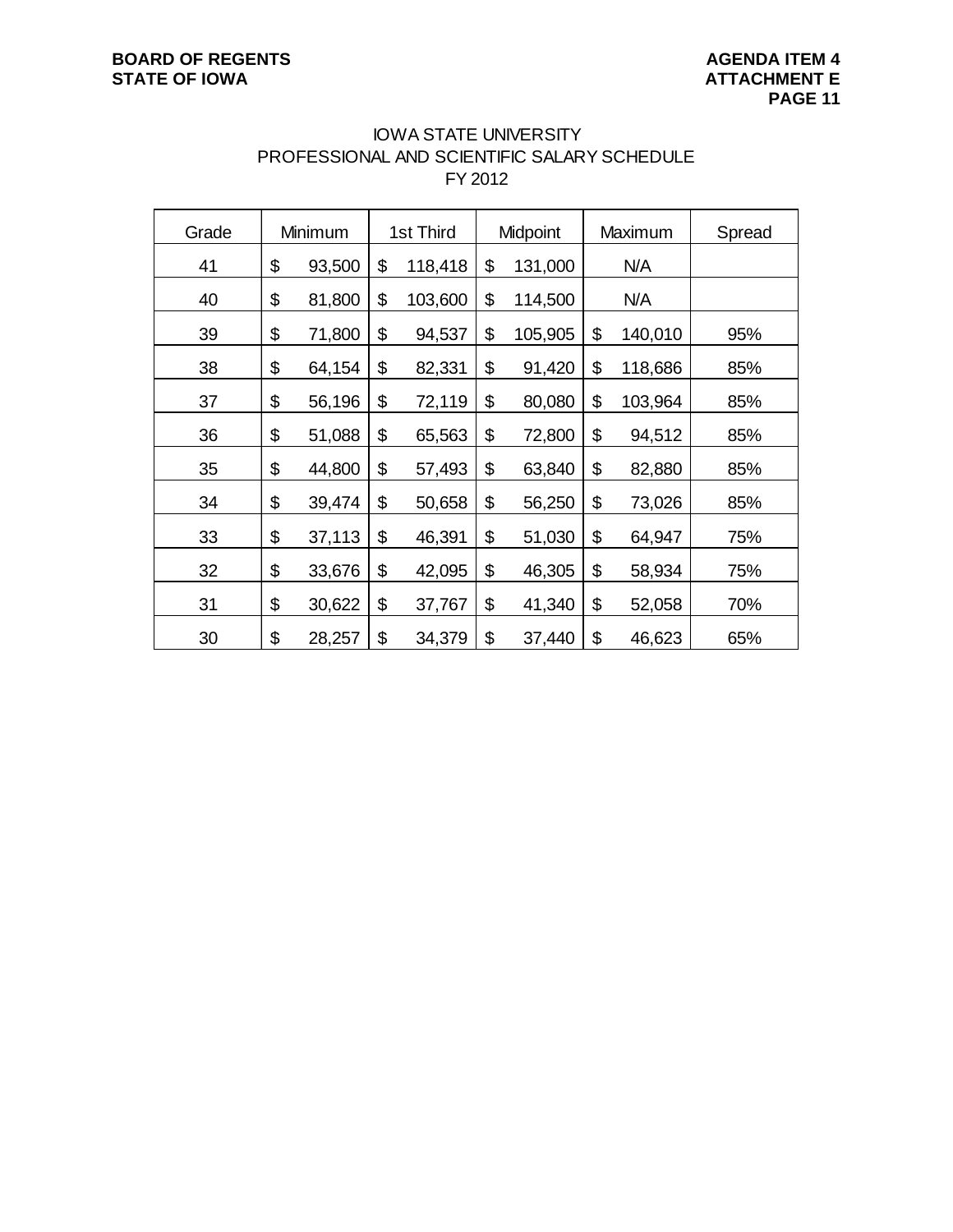# UNIVERSITY OF NORTHERN IOWA FY 2012 P&S SALARY MATRIX

| <b>PAY</b>   |                | <b>FIRST</b>    |                 | <b>THIRD</b>    |                |
|--------------|----------------|-----------------|-----------------|-----------------|----------------|
| <b>GRADE</b> | <b>MINIMUM</b> | <b>QUARTILE</b> | <b>MIDPOINT</b> | <b>QUARTILE</b> | <b>MAXIMUM</b> |
|              |                |                 |                 |                 |                |
|              | 24,840         | 32,320          | 39,790          | 47,260          | 54,730         |
|              |                |                 |                 |                 |                |
| Ш            | 28,450         | 37,110          | 45,780          | 54,440          | 63,110         |
|              |                |                 |                 |                 |                |
| Ш            | 32,730         | 42,950          | 53,180          | 63,400          | 73,620         |
|              |                |                 |                 |                 |                |
| IV           | 37,970         | 50,560          | 63,160          | 75,750          | 88,350         |
|              |                |                 |                 |                 |                |
| V            | 44,420         | 59,540          | 74,650          | 89,770          | 104,880        |
|              |                |                 |                 |                 |                |
| ٧I           | 53,430         | 71,450          | 89,480          | 107,500         | 125,520        |
|              |                |                 |                 |                 |                |
| VII          | 63,350         | 85,480          | 107,610         | 129,740         | 151,870        |
|              |                |                 |                 |                 |                |
| VIII         | 75,720         | 103,110         | 130,490         | 157,880         | open           |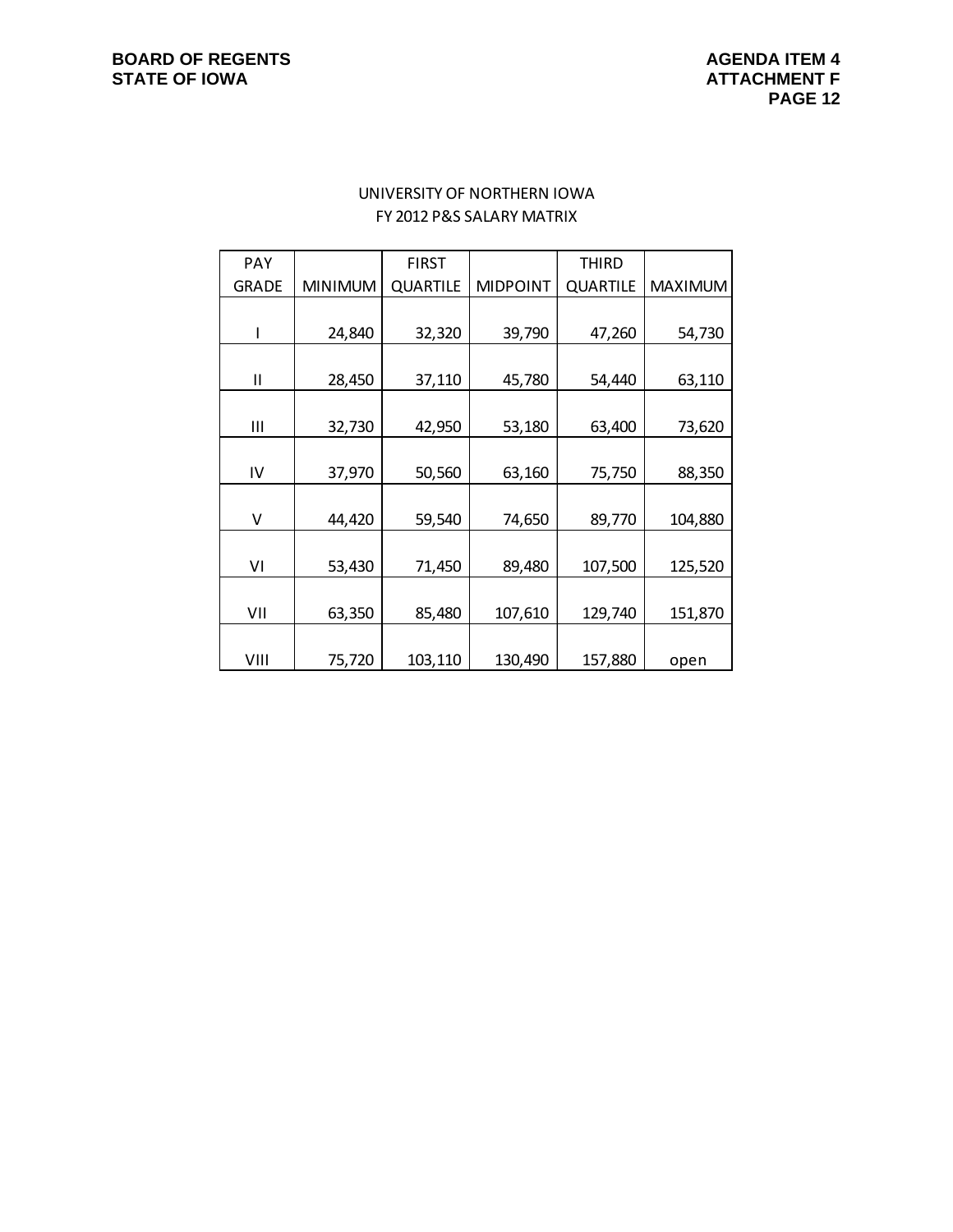# **FY 2012 SALARY MATRIX IOWA SCHOOL FOR THE DEAF**

| <b>TRACK</b>  | $\mathbf{I}$ | $\parallel$  | $\  \ $ | ${\mathsf N}$ | $\vee$                        | VI                           | VII            |
|---------------|--------------|--------------|---------|---------------|-------------------------------|------------------------------|----------------|
| <b>DEGREE</b> | BA           | <b>BA+15</b> | BA+30   | MA            | MA+15                         | MA+30                        | ED SPEC        |
| Beginning     | 39,713       | 41,441       | 43,169  | 46,625        | 48,353                        | 50,081                       | 51,809         |
| Step 1        | 40,404       | 42,167       | 43,930  | 47,455        | 49,217                        | 50,980                       | 52,743         |
| Step 2        | 41,109       | 42,907       | 44,706  | 48,302        | 50,100                        | 51,897                       | 53,695         |
| Step 3        | 41,828       | 43,662       | 45,497  | 49,165        | 50,998                        | 52,832                       | 54,665         |
| Step 4        | 42,562       | 44,432       | 46,303  | 50,044        | 51,914                        | 53,786                       | 55,656         |
| Step 5        | 43,311       | 45,218       | 47,127  | 50,943        | 52,850                        | 54,758                       | 56,666         |
| Step 6        | 44,074       | 46,020       | 47,967  | 51,859        | 53,805                        | 55,751                       | 57,697         |
| Step 7        | 44,852       | 46,837       | 48,823  | 52,792        | 54,777                        | 56,762                       | 58,748         |
| Step 8        | 45,646       | 47,670       | 49,695  | 53,745        | 55,769                        | 57,794                       | 59,819         |
| Step 9        |              | 48,522       | 50,586  | 54,717        | 56,782                        | 58,847                       | 60,913         |
| Step 10       | . .          | 49,389       | 51,496  | 55,709        | 57,815                        | 59,922                       | 62,028         |
| Step 11       |              | 50,273       | 52,422  | 56,720        | 58,868                        | 61,017                       | 63,165         |
| Step 12       | . .          |              | 53,367  | 57,751        | 59,943                        | 62,134                       | 64,326         |
| Step 13       | . .          |              | 54,322  | 58,803        | 61,038                        | 63,274                       | 65,508         |
| Step 14       | - -          |              | 55,316  | 59,876        | 62,156                        | 64,436                       | 66,716         |
| Step 15       | - -          |              |         | 60,970        | 63,295                        | 65,621                       | 67,947         |
| Step 16       | - -          |              |         | 62,086        | 64,458                        | 66,831                       | 69,204         |
| Step 17       |              |              |         |               | 65,644                        | 68,064                       | 70,484         |
| Step 18       |              |              |         |               | 66,855                        | 69,323                       | 71,791         |
| Step 19       |              |              |         |               |                               | 70,607                       | 73,123         |
| Step 20       |              |              |         |               |                               | 71,915                       | 74,483         |
| CED           | Provisional  |              | \$750   |               |                               | Sign Language Certification: |                |
|               | Professional |              | \$1,500 |               | Intermediate Plus<br>Advanced |                              | \$200<br>\$400 |
|               | (ASHA)       |              | \$750   |               | <b>Advanced Plus</b>          |                              | \$600          |
|               |              |              |         |               | Superior                      |                              | \$800          |
|               |              |              |         |               | <b>Superior Plus</b>          |                              | \$1,000        |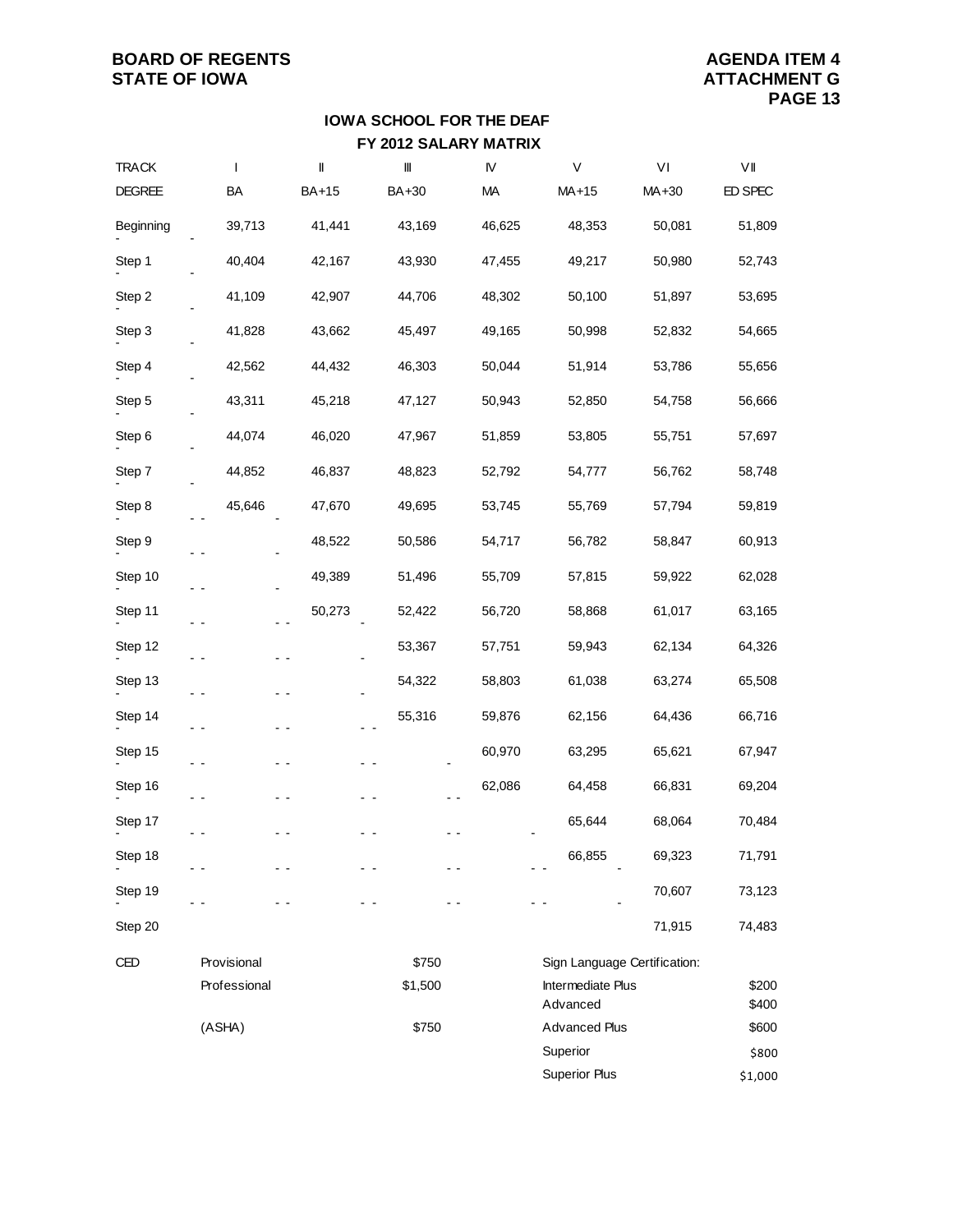# **IOWA SCHOOL FOR THE DEAF SUPPLEMENTAL PAY FY 2012**

HEAD COACH

|                     |                  |      | 3<br>------------ ----------- | 4    | 5    | 6    |      | 8                | 9    | 10   |      |      | 13   | 14   | 15   |
|---------------------|------------------|------|-------------------------------|------|------|------|------|------------------|------|------|------|------|------|------|------|
| <b>FOOTBALL</b>     | 265'             | 2731 | 2813                          | 2897 | 2984 | 3074 | 3165 | 326 <sup>4</sup> | 3359 | 3459 | 3563 | 3670 | 3780 | 3893 | 4010 |
| <b>BASKETBALL</b>   | 2651             | 2731 | 2813                          | 2897 | 2984 | 3074 | 3165 | 3261             | 3359 | 3459 | 3563 | 3670 | 3780 | 3893 | 4010 |
| VOLLEYBALL          | 2651             | 2731 | 2813                          | 2897 | 2984 | 3074 | 3165 | 3261             | 3359 | 3459 | 3563 | 3670 | 3780 | 3893 | 4010 |
| <b>TRACK</b>        | 2651             | 2731 | 2813                          | 2897 | 2984 | 3074 | 3165 | 3261             | 3359 | 3459 | 3563 | 3670 | 3780 | 3893 | 4010 |
| <b>WRESTLING</b>    | 265 <sup>,</sup> | 2731 | 2813                          | 2897 | 2984 | 3074 | 3165 | 3261             | 3359 | 3459 | 3563 | 3670 | 3780 | 3893 | 4010 |
| <b>CHEERLEADING</b> | 2651             | 2731 | 2813                          | 2897 | 2984 | 3074 | 3165 | 3261             | 3359 | 3459 | 3563 | 3670 | 3780 | 3893 | 4010 |

ASSISTANT HIGH SCHOOL/JUNIOR HIGH SCHOOL

------------------------

|                   |      |      |      |      | 5    |      |      | 8    | 9    | 10   |      | 12   | 13   | 14   | 15   |
|-------------------|------|------|------|------|------|------|------|------|------|------|------|------|------|------|------|
| <b>FOOTBALL</b>   | 2068 | 2130 | 2194 | 2260 | 2328 | 2398 | 2470 | 2544 | 2620 | 2699 | 2780 | 2863 | 2949 | 3037 | 3129 |
| <b>BASKETBALL</b> | 2068 | 2130 | 2194 | 2260 | 2328 | 2398 | 2470 | 2544 | 2620 | 2699 | 2780 | 2863 | 2949 | 3037 | 3129 |
| VOLLEYBALL        | 2068 | 2130 | 2194 | 2260 | 2328 | 2398 | 2470 | 2544 | 2620 | 2699 | 2780 | 2863 | 2949 | 3037 | 3129 |
| <b>TRACK</b>      | 2068 | 2130 | 2194 | 2260 | 2328 | 2398 | 2470 | 2544 | 2620 | 2699 | 2780 | 2863 | 2949 | 3037 | 3129 |
| WRESTLING         | 2068 | 2130 | 2194 | 2260 | 2328 | 2398 | 2470 | 2544 | 2620 | 2699 | 2780 | 2863 | 2949 | 3037 | 3129 |
|                   |      |      |      |      |      |      |      |      |      |      |      |      |      |      |      |

------------------------ -- ----------- ----------- ----------- ----------- ------------- ----

#### EXTRACURRICULAR

------------------------ -----

|             |      |      | 3    | 4    | 5    | 6    |      | 8    | 9    | 10   | 11   | 12   | 13   | 14   | 15   |
|-------------|------|------|------|------|------|------|------|------|------|------|------|------|------|------|------|
| SENIORS     | 1240 | '240 | 1240 | 1240 | 1240 | 240  | 1240 | 1240 | 1240 | 1240 | 1240 | 1240 | 1240 | 1240 | 1240 |
| JUNIORS     | 931  | 931  | 931  | 931  | 931  | 931  | 931  | 931  | 931  | 931  | 931  | 931  | 931  | 931  | 931  |
| CONCESSIONS | 931  | 959  | 988  | 1018 | 1049 | 1080 | 1112 | 1145 | 1179 | 1214 | 1250 | 1288 | 1327 | 1367 | 1408 |
| YEARBOOK    | 931  | 959  | 988  | 1018 | 1049 | 1080 | 1112 | 1145 | 1179 | 1214 | 1250 | 1288 | 1327 | 1367 | 1408 |
| OTHER       | 931  | 959  | 988  | 1018 | 1049 | 1080 | 1112 | 1145 | 1179 | 1214 | 1250 | 1288 | 1327 | 1367 | 1408 |
|             |      |      |      |      |      |      |      |      |      |      |      |      |      |      |      |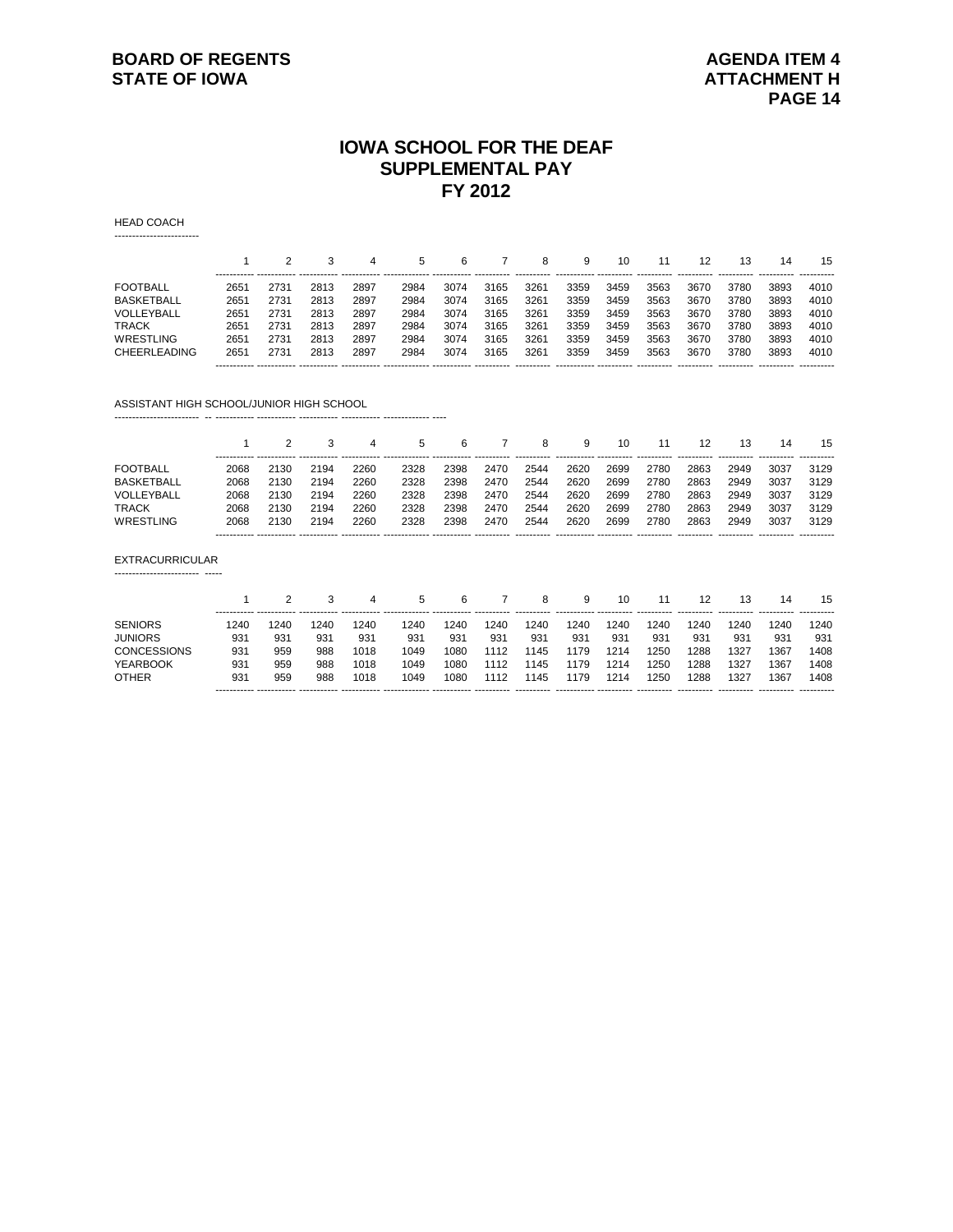# IOWA SCHOOL FOR THE DEAF IOWA BRAILLE AND SIGHT SAVING SCHOOL

#### FY 2012 PROFESSIONAL AND SCIENTIFIC SALARY SCHEDULE

| Salary<br>Grade | Minimum  | Midpoint | Maximum  | Spread |  |
|-----------------|----------|----------|----------|--------|--|
| 1               | \$31,837 | \$38,719 | \$45,601 | 43.23% |  |
| $\mathfrak{p}$  | \$34,233 | \$42,150 | \$50,066 | 46.25% |  |
| 3               | \$38,653 | \$47,622 | \$56,590 | 46.40% |  |
| 4               | \$42,775 | \$53,808 | \$64,842 | 51.59% |  |
| 5               | \$47,185 | \$59,787 | \$72,390 | 53.42% |  |
| 6               | \$52,690 | \$67,496 | \$82,301 | 56.20% |  |

### SALARY GRADE ASSIGNMENTS

- 3 Accountant (ISD) Educational Interpreter (ISD) Information Technology Associate (ISD) Recreation Utilization Coordinator (ISD) Registered Nurse I (ISD) Residential Counselor (ISD) Residential Programmer (IBSSS) Sign Language Communications Program Coordinator (ISD)
- 4 Administrative Assistant (ISD) Athletic Director (ISD) Human Resources Specialist (IBSSS) Student Life Advisor (ISD)
- 5 Director of Development (ISD) Director of Human Resources (ISD) Family Services Specialist (IBSSS) Information Technology Specialist (ISD/IBSSS) Outreach Coordinator (ISD) Registered Nurse, Head (ISD/IBSSS) Residence Dean (ISD/IBSSS)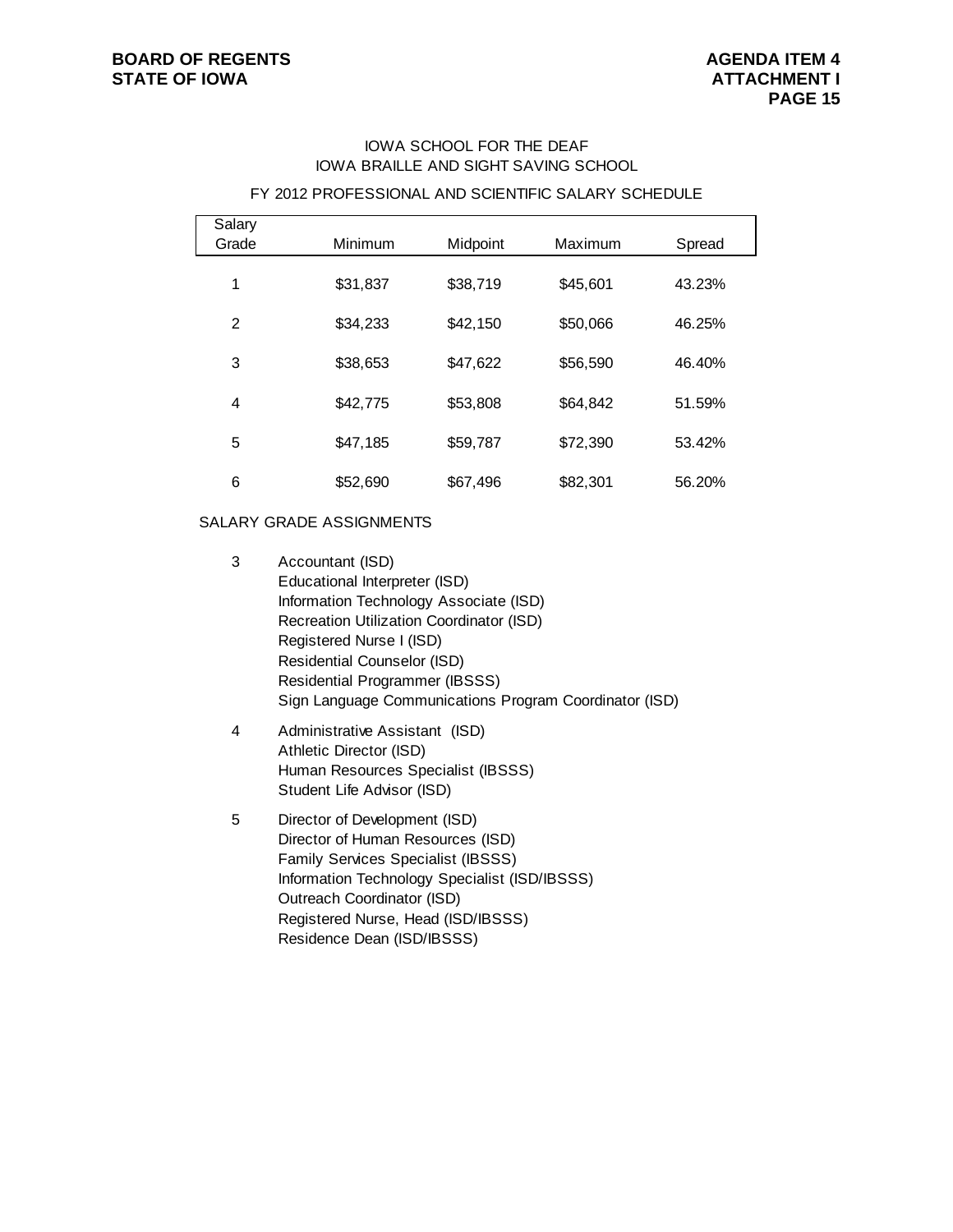| <b>Track</b>     |                         |           | $\overline{\mathsf{I}}$ | III          | $\overline{N}$ | $\overline{\textsf{v}}$                                                 | $\overline{VI}$ | $\overline{V}$ |
|------------------|-------------------------|-----------|-------------------------|--------------|----------------|-------------------------------------------------------------------------|-----------------|----------------|
| <b>Degree</b>    |                         | <b>BA</b> | <b>BA+15</b>            | <b>BA+30</b> | МA             | $MA+15$                                                                 | MA+30           | <b>ED SPEC</b> |
| <b>Beginning</b> |                         | 40,666    | 42,433                  | 44,201       | 47,735         | 49,502                                                                  | 51,270          | 53,037         |
| <b>Step</b>      | 1                       | 41,373    | 43,175                  | 44,978       | 48,583         | 50,386                                                                  | 52,188          | 53,991         |
| <b>Step</b>      | $\mathbf{2}$            | 42,094    | 43,933                  | 45,771       | 49,449         | 51,287                                                                  | 53,126          | 54,964         |
| <b>Step</b>      | 3                       | 42,829    | 44,705                  | 46,580       | 50,331         | 52,206                                                                  | 54,082          | 55,957         |
| <b>Step</b>      | 4                       | 43,580    | 45,492                  | 47,405       | 51,231         | 53,144                                                                  | 55,057          | 56,970         |
| <b>Step</b>      | 5                       | 44,345    | 46,296                  | 48,247       | 52,149         | 54,101                                                                  | 56,052          | 58,003         |
| <b>Step</b>      | 6                       | 45,125    | 47,115                  | 49,106       | 53,086         | 55,076                                                                  | 57,066          | 59,057         |
| <b>Step</b>      | $\overline{\mathbf{7}}$ | 45,921    | 47,951                  | 49,981       | 54,041         | 56,071                                                                  | 58,101          | 60,131         |
| <b>Step</b>      | 8                       | 46,733    | 48,804                  | 50,875       | 55,016         | 57,086                                                                  | 59,157          | 61,228         |
| <b>Step</b>      | $\boldsymbol{9}$        | 47,562    | 49,674                  | 51,786       | 56,010         | 58,122                                                                  | 60,234          | 62,346         |
| <b>Step</b>      | 10                      | 48,406    | 50,561                  | 52,715       | 57,023         | 59,178                                                                  | 61,332          | 63,486         |
| <b>Step</b>      | 11                      | 49,268    | 51,465                  | 53,663       | 58,057         | 60,255                                                                  | 62,452          | 64,650         |
| <b>Step</b>      | 12                      | 50,147    | 52,388                  | 54,630       | 59,112         | 61,354                                                                  | 63,595          | 65,836         |
| <b>Step</b>      | 13                      | 51,044    | 53,330                  | 55,616       | 60,188         | 62,474                                                                  | 64,760          | 67,046         |
| <b>Step</b>      | 14                      | 51,958    | 54,290                  | 56,622       | 61,285         | 63,617                                                                  | 65,949          | 68,281         |
| <b>Step</b>      | 15                      | 52,891    | 55,269                  | 57,648       | 62,405         | 64,783                                                                  | 67,162          | 69,540         |
| <b>Step</b>      | 16                      | 53,842    | 56,268                  | 58,694       | 63,546         | 65,972                                                                  | 68,398          | 70,825         |
| <b>Step</b>      | 17                      | 54,813    | 57,287                  | 59,762       | 64,711         | 67,185                                                                  | 69,660          | 72,135         |
| <b>Step</b>      | 18                      | 55,802    | 58,326                  | 60,851       | 65,899         | 68,423                                                                  | 70,947          | 73,471         |
| <b>Step</b>      | 19                      | 56,812    | 59,387                  | 61,961       | 67,110         | 69,685                                                                  | 72,259          | 74,834         |
| <b>Step</b>      | 20<br><b>ACVREP</b>     | 57,842    | 60,468                  | 63,094       | 68,346         | 70,972<br>\$900 Note: Available to Orientation and Mobility Specialists | 73,598          | 76,224         |

# **IOWA BRAILLE AND SIGHT SAVING SCHOOL FY 2012 FACULTY SALARY MATRIX'**

**For individuals with an appropriate PH. D., the Superintendent has the authority to pay 10% above the person's relative position on the Ed. Spec. track.**

 **hired on or before December 31, 2010.**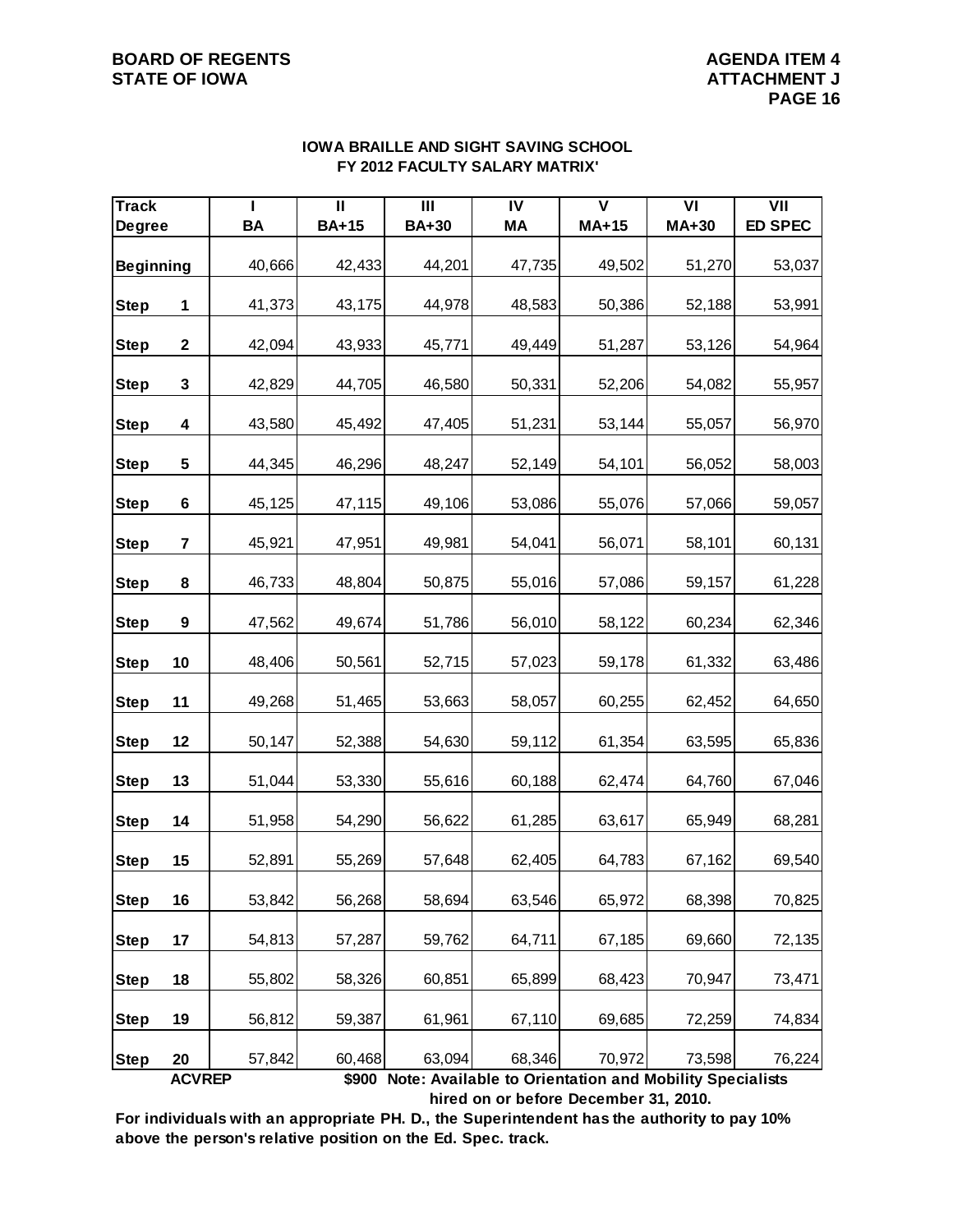# **IOWA BRAILLE AND SIGHT SAVING SCHOOL FACULTY EXTRACURRICULAR PAY SCHEDULE FY 2012**

| <b>Faculty ECA Positions</b> | <b>Stipend</b> |
|------------------------------|----------------|
| Track Coach                  | \$3,000.00     |
| Cheerleading Coach           | \$3,000.00     |
| Swimming Coach               | \$3,000.00     |
| Forensics Coach              | \$3,000.00     |
| <b>Goalball Coach</b>        | \$3,000.00     |
|                              |                |

Chaperone \$200.00/night